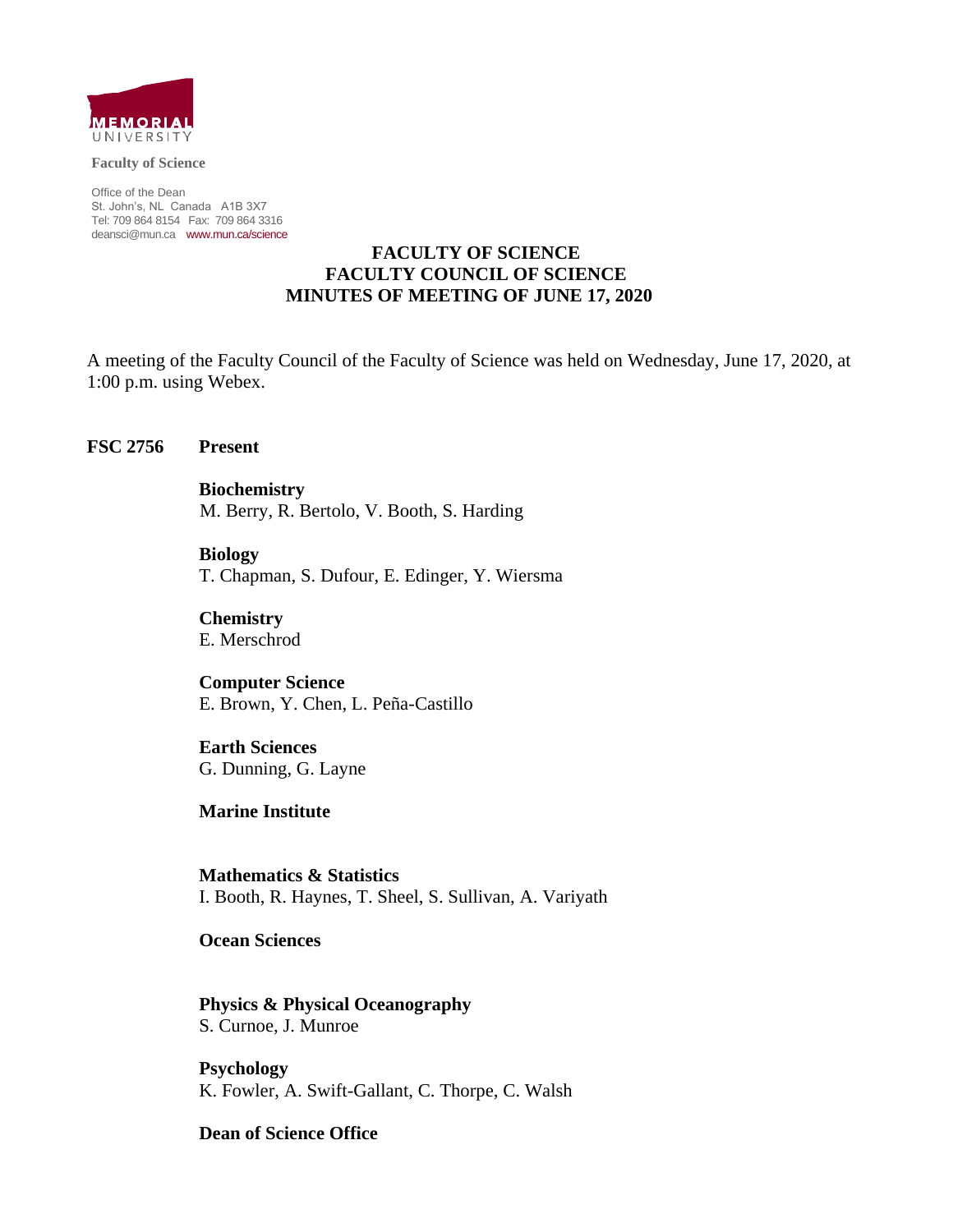S. Bungay, K. Foss, T. Fridgen, G. Jackson, G. Kenny, T. Mackenzie, R. Newhook, L. Zedel

### **Staff**

M. Bromerek, J. Burke, C. Hyde, A. Langille, S. Malek, J. Pittman, B. Power, T. Stuckless, E. Whelan

### **Graduate Students**

A. Alfosool

#### **Guests**

C. Andersen, P. Banahene, N. Kuzmochka

- **FSC 2757 Regrets**  G. Fletcher
- **FSC 2758 Adoption of Minutes Moved:** Minutes of the meeting of May 20, 2020, meeting be adopted (Berry/Merschrod). **Carried.**
- **FSC 2759 Business Arising:** None
- **FSC 2760 Correspondence:** Draft Strategic Framework for Indigenization 2020-2025. Presentation by Catharyn Andersen, special advisor on Indigenous affairs. C. Andersen briefly went through the report and noted that it is important for those reading the report to be familiar with the language provided in the glossary before reading the document. Consultations such as this one are important for the entire university community. Adding indigenous content and indigenization are two different things. It is important not to work at indigenization of courses on your own, but seek out supports and consult with those who have those skills and knowledge.

#### **FSC 2761 Reports of Standing Committees:**

.

**A. Undergraduate Studies Committee:** None

#### **B. Graduate Studies Committee**

Presented by Graham Layne, Chair, Graduate Studies Committee.

- **a.** Department of Computer Science, Request for Approval of a Graduate Course: COMP 6934, Introduction to Data Visualization (Layne/Munroe). **Carried.**
- **b.** Department of Computer Science, Special Topics Course, COMP 6980, Special Topics in Artificial Intelligence, approved by the committee and presented to Faculty Council for information only.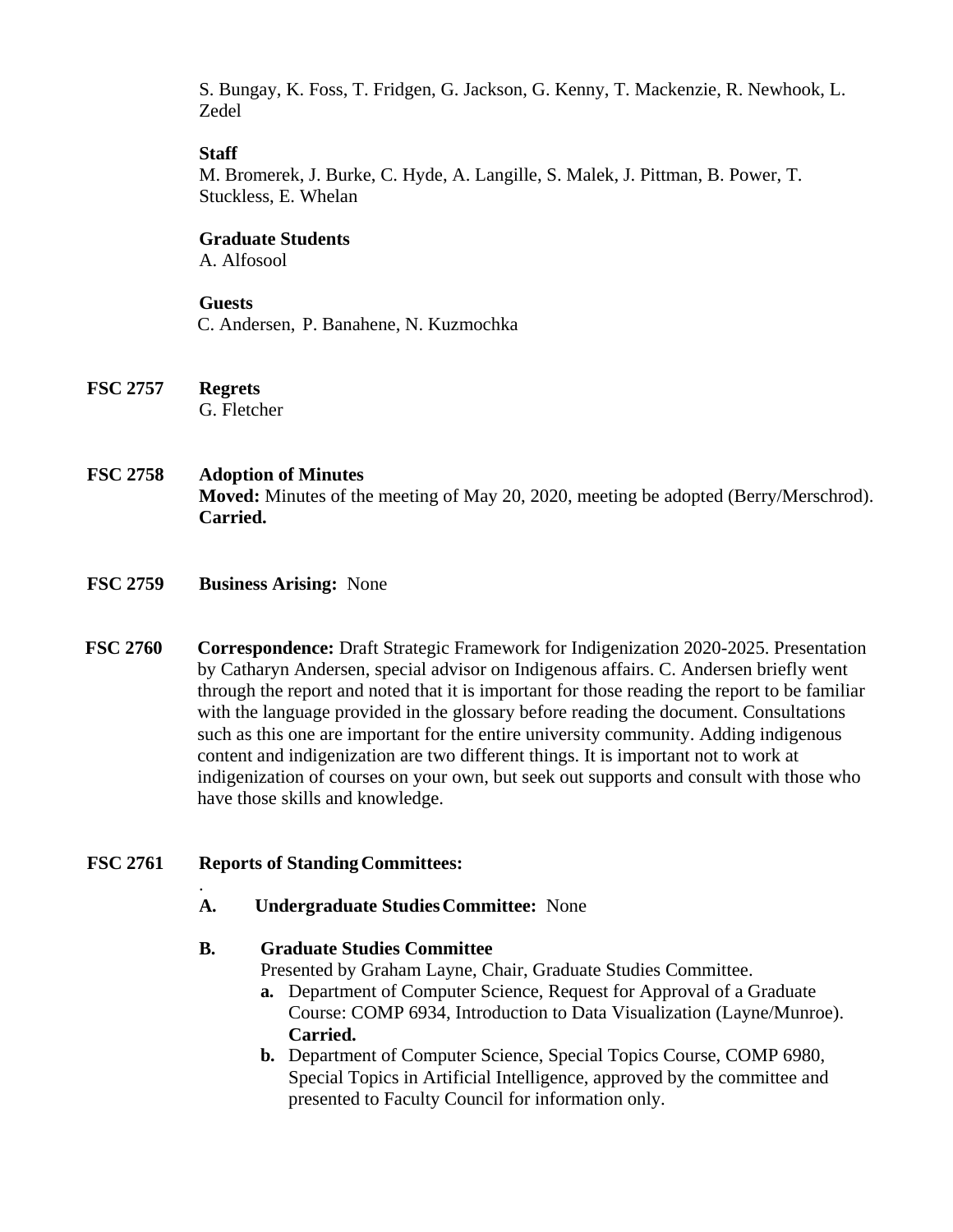- **c.** Department of Computer Science, Special Topics Course, COMP 691A/B, Special Research Project, approved by the committee and presented to Faculty Council for information only.
- **d.** Department of Physics and Physical Oceanography, Special Topics Course, PHYS 6061, Applications of Classical and Quantum Formalisms in Finance and Other Social Sciences, approved by the committee and presented to Faculty Council for information only.
- **C. Nominating Committee:** None
- **D. Library Committee:** None

## **FSC 2762 Report of the Dean**

Presented by Travis Fridgen, Acting Dean

#### **1. Faculty Hires**

The Acting Dean has made both a verbal and written request to the Vice-President (Academic) to continue renewing faculty and advised that departments are willing to hold fully remote interviews from start to finish. The VPA is well aware of the needs of the faculty and I am confident that we will be able to continue recruiting for absolutely necessary positions.

#### **2. Course Equivalencies**

The Acting Dean reminded everyone to please look at the draft interim report on equivalencies on D2L and participate in the survey which will be available until June 22, 2020.

#### **3. Beyond Level 4 Access to Campus**

It is understood that we are currently experiencing Level 3, and beyond, access to campus. Vice-Presidents' Council has decided to allow faculty members access to the campus building by building. As of today, the Dean's Office has received less than 20 requests by faculty to access their offices and labs, and many of these already had access at level 4 or 5. At a meeting of the Heads yesterday, it was decided that the Acting Dean would request that VPC look at allowing graduate students and postdoctoral fellows access to campus sooner. Receipt of the memo was acknowledged by the VPA and I am sure it will be given full consideration by VPC.

#### **FSC 2763 Question Period**

The committee working on the course equivalencies had not considered a window with which supervisory credits could be used. The two-year window within which the credits could be used meant to limit long term banking of supervisory credits. This will be resolved once the committee completes its work.

The Fall 2020 semester will be a strictly remote-only semester, but there will probably be an opportunity for those Honours students who have to be on campus to be given that permission. The communication to students about this must be very clear and the university has to focus on getting that message out to everyone.